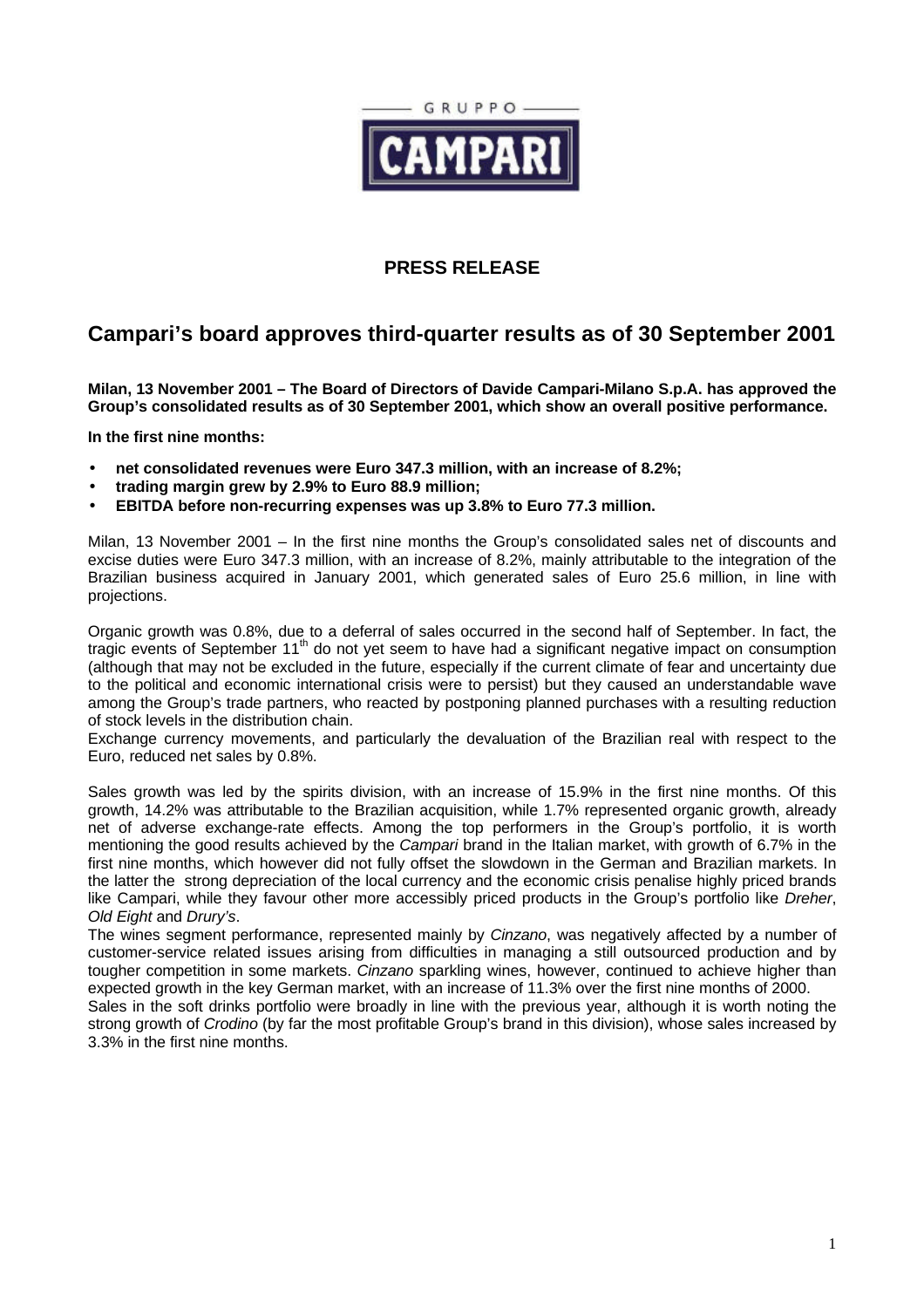The following chart outlines the Group's sales performance by division.

|                | 1 January –<br>30 September 2001 |       | 1 January –<br>30 September 2000 |       | % change |
|----------------|----------------------------------|-------|----------------------------------|-------|----------|
|                | Euro million                     | %     | Euro million                     | %     |          |
| <b>Spirits</b> | 192.6                            | 55.5  | 166.2                            | 51.8  | 15.9     |
| Wines          | 42.1                             | 12.1  | 46.1                             | 14.4  | (8.8)    |
| Soft Drinks    | 104.6                            | 30.1  | 104.5                            | 32.5  | 0.1      |
| Other          | 8.0                              | 2.3   | 4.3                              | 1.3   | 86.0     |
| Total          | 347.3                            | 100.0 | 321.1                            | 100.0 | 8.2      |

The next chart shows geographic distribution of sales, net of trade discounts and excise duties.

|                   | 1 January –       |       | 1 January –       |          |       |
|-------------------|-------------------|-------|-------------------|----------|-------|
|                   | 30 September 2001 |       | 30 September 2000 | % change |       |
|                   | Euro million      | %     | Euro million      | %        |       |
| Italy             | 193.8             | 55.8  | 190.6             | 59.3     | 1.7   |
| EU                | 76.5              | 22.0  | 75.8              | 23.6     | 0.8   |
| Americas          | 47.2              | 13.6  | 23.3              | 7.3      | 102.7 |
| Europe ex EU      | 14.2              | 4.1   | 14.4              | 4.5      | (1.4) |
| Rest of the world | 15.6              | 4.5   | 17.0              | 5.3      | (8.3) |
| <b>Total</b>      | 347.3             | 100.0 | 321.1             | 100.0    | 8.2   |

In the first nine months of 2001, the Group's trading margin was Euro 88.9 million, representing 25.6% of net sales and growing by 2.9%.

EBITDA and EBIT before non-recurring expenses were, respectively, Euro 77.3 million (22.3% of net sales) and Euro 58.5 million (16.8% of net sales).

Income before taxes was Euro 55.8 million, 16.1% of net sales, lower than the corresponding period of last year (Euro 68.4 million) due to lower capital gains on non core real-estate asset disposals and an exchangerate loss which, although markedly improved with respect to 30 June 2001, amounted to Euro 1.6 million, at the end of the third quarter. But the most relevant impact came form the costs related to the Group's listing in July 2001, which, although entirely reported in the first-half results, have the effect of depressing profits for the first three quarters when compared with the corresponding period of the previous year.

At 30 September 2001 the Group's net financial position, excluding own shares purchased in the third quarter as part of a stock-option scheme with a total value of Euro 31 million, was Euro 88.4 million, compared with Euro 74.7 million at 30 June 2001.

\*\*\*

The Campari Group is one of the world's leading alcoholic beverage companies with a leading position in the Italian and Brazilian markets.

With more than 140 years of experience in the business, the Group has today an established presence in international markets which enables it to satisfy demand in more than 190 countries. International sales currently account for almost 50% of total consolidated turnover.

Following an intense acquisition spree undertaken over the last few years, the Group has today an extensive portfolio that spans three business segments: spirits, wines and soft drinks. The Group's brand portfolio includes a combination of strong international brands, such as *Campari, Cinzano* and *Cynar* and leading local brands, such as *CampariSoda, Crodino, Biancosarti, Lemonsoda, Oransoda* and *Pelmosoda* in Italy, *Ouzo 12* in Greece and Germany, *Dreher, Old Eight, Drury's* and *Liebfraumilch* in Brazil and *Gregson's* in Uruguay.

**For further information:**

Chiara Garavini Tel.: +39 02 6225 330 E-mail: investor.relations@campari.com Investor Relations Manager Fax: +39 02 6225 207 Web site: www.campari.com